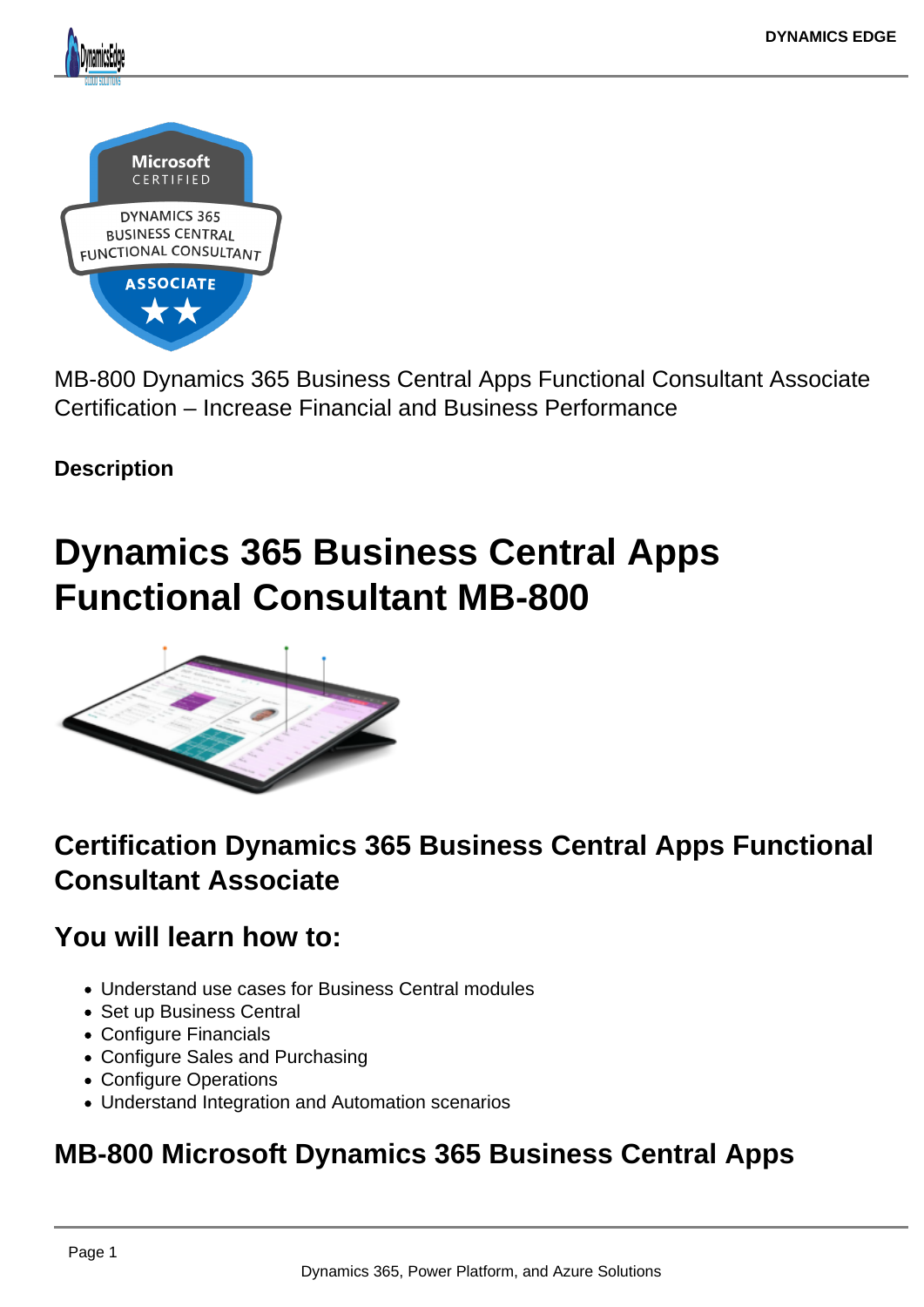

# **Functional Consultant Course**

Built and optimized for small and medium businesses. Dynamics 365 Business Central Apps is an application for companies that have outgrown their entry-level business applications. Growing businesses often outgrow their basic accounting software or legacy enterprise resource planning (ERP) systems that are unable to handle increased inventory and transactions. Lack integration with other line-of-business systems and have reporting limitations are also factors.

Businesses are also challenged with the logistics of providing services that have more scalability, increased mobility, and availability in the cloud. With Business Central, you can manage your financials, automate and secure your supply chain. You can sell smarter, improve customer service and project performance, and optimize your operations.

# **Is this the Right MB-800 Microsoft Dynamics 365 Business Central Apps Functional Consultant Course for you?**

Candidates for this exam are functional consultants who implement core application setup processes for small and medium businesses. They implement and configure Microsoft Dynamics 365 Business Central including setting up core functionality and modules and migrating data to Business Central. Candidates configure the application in collaboration with the implementation team to provide the business with manageability and ease of use.

# **Good to know before you attend the class:**

A Dynamics 365 Business Central core functional consultant must have applied knowledge of Business Central and have an understanding of industry terminology, priorities, standards, methodologies, and best practices. The consultant must have applied knowledge of meeting business needs by using Dynamics 365 Business Central, including basic understanding of financial management, sales, purchasing, and inventory. The consultant's knowledge should include a comprehensive understanding of the Business Central application's role in relationship to the Microsoft 365 and Dynamics 365 suites of applications.

# **Course outline**

### **Module 1: Introduction to Dynamics 365 Business Central Apps**

#### **Lessons**

- Describe use cases and common features for Dynamics Business Central Apps modules
- Technology overview
- Navigate the user interface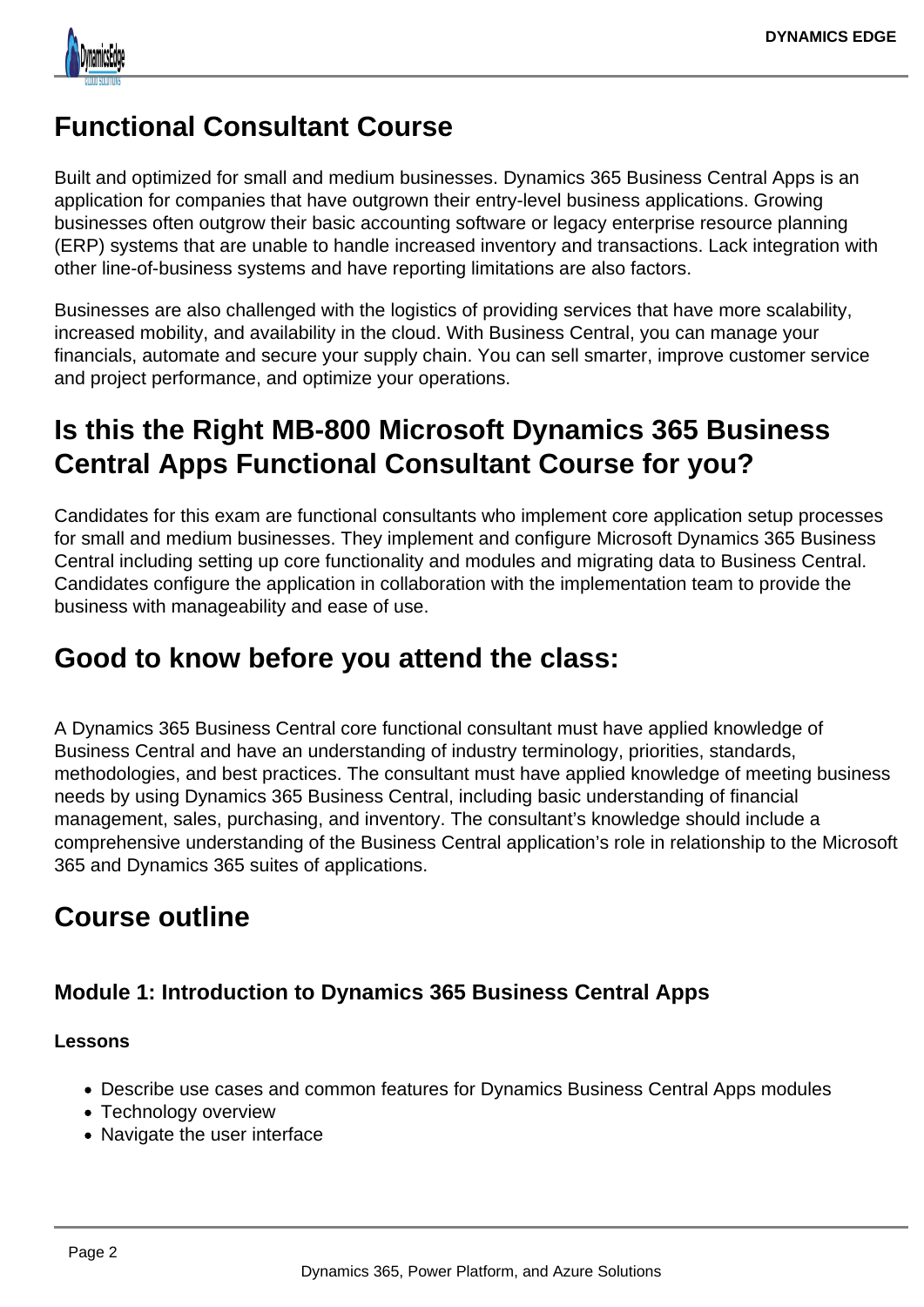

- Perform basic user tasks in Business Central
- Master Data
- Sales and Purchase processes

### **Module 2: Application Setup**

#### **Lessons**

- Create and configure a new company
- Migrate data to Business Central
- Manage Security
- Set up core app functionality

### **Module 3: Configure Financials**

#### **Lessons**

- Set up Finance Management
- Set up the Chart of Accounts
- Set up posting groups
- Set up dimensions
- General Journals
- Set up currencies
- Set up Cash Management
- Set up Accounts Payables
- Set up Accounts Receivables

### **Module 4: Configure Sales and Purchasing**

#### **Lessons**

- Set up Inventory
- Configure sales pricing and discounts
- Configure purchase pricing and discounts
- Configure Salespeople and Purchasers

### **Module 5: Operations**

#### **Lessons**

- Purchase items
- Sell items
- Order Promising
- Process financial transactions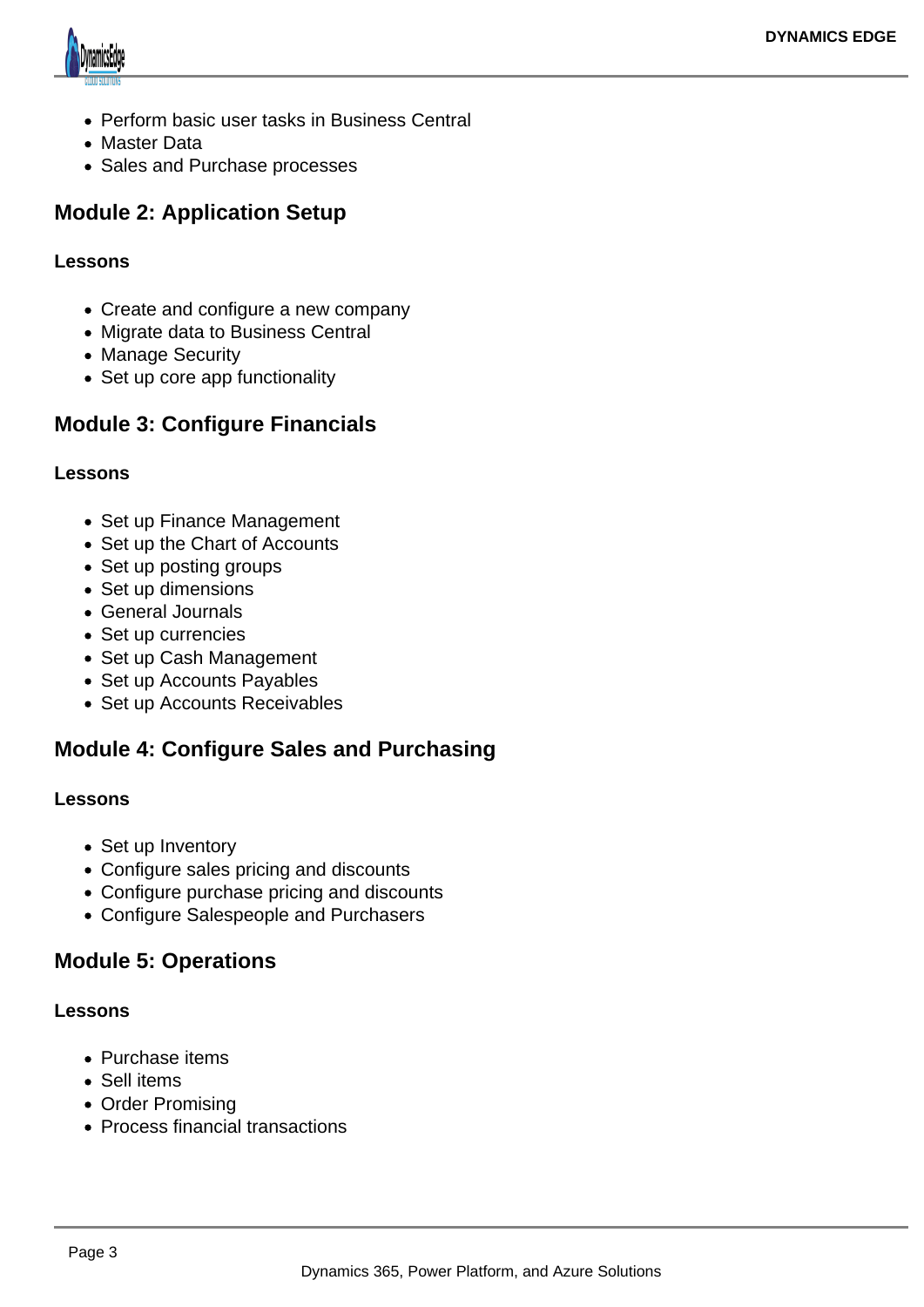• Inventory Costing

Module 6: Integration and Automation

Lessons

- Set up and manage approvals with workflows
- Integrate Business Central with other applications
- Connect Power Automate
- Connect Power Apps
- Connect Power BI

Related Courses:

[MB-300 Microsoft Dynamics 365: Core Finance and Operations](https://www.dynamicsedge.com/product/dynamics-365-finance-supply-chain-and-manufacturing-operations-development-core-technologies-erpmb-300/)

[MB-310 Microsoft Dynamics 365 Finance](https://www.dynamicsedge.com/product/dynamics-365-erp-finance-modules-and-accounting-for-controllers-cfo-finance-mb-310/)

[MB-320 Microsoft Dynamics 365 Supply Chain Management, Manufacturing](https://www.dynamicsedge.com/product/dynamics-365-erp-manufacturing-discrete-process-and-lean-and-supply-chain-mb-320/)

[MB-330 Microsoft Dynamics 365 Supply Chain Management](https://www.dynamicsedge.com/product/dynamics-365-erp-supply-chain-management-and-certification-mb-330/)

[MB-340 Microsoft Dynamics 365 Commerce Functional Consultant](https://www.dynamicsedge.com/product/microsoft-dynamics-365-commerce-functional-consultant-mb-340/)

[MB-500 Microsoft Dynamics 365: Finance and Operations Apps Developer](https://www.dynamicsedge.com/product/mb-500-dynamics-365-erp-finance-operations-developer-x-apps-developer/)

[MB-300 and MB-500 Dynamics 365 Developer and Power Apps Integration Workshop](https://www.dynamicsedge.com/product/mb-300-d365-developer-mb-500-power-apps-integration-workshop/)

[MB-700 Microsoft Dynamics 365: Finance and Operations Apps Solution Architect](https://www.dynamicsedge.com/product/mb-700-dynamics-365-erp-finance-operations-solution-architect-app-developer/)

[MB-910 Microsoft Dynamics 365 Fundamentals \(CRM\)](https://www.dynamicsedge.com/product/mb-910-microsoft-certified-dynamics-365-fundamentals-crm/)

[MB-920 Microsoft Dynamics 365 Fundamentals \(ERP\)](https://www.dynamicsedge.com/product/dynamics-365-fundamentals-finance-supply-chain-distribution-and-manufacturing-apps-erp-mb-920/)

Related Certifications:

[Microsoft Certified: Dynamics 365 Business Central Functional Consultant Associate](https://docs.microsoft.com/en-us/learn/certifications/d365-business-central-functional-consultant-associate/) [Learning Paths](https://docs.microsoft.com/en-us/learn/paths/get-started-dynamics-365-business-central/)

[Credly & Job Opportunities](https://www.credly.com/org/microsoft-certification/badge/microsoft-certified-dynamics-365-business-central-functional-consultant-associate)